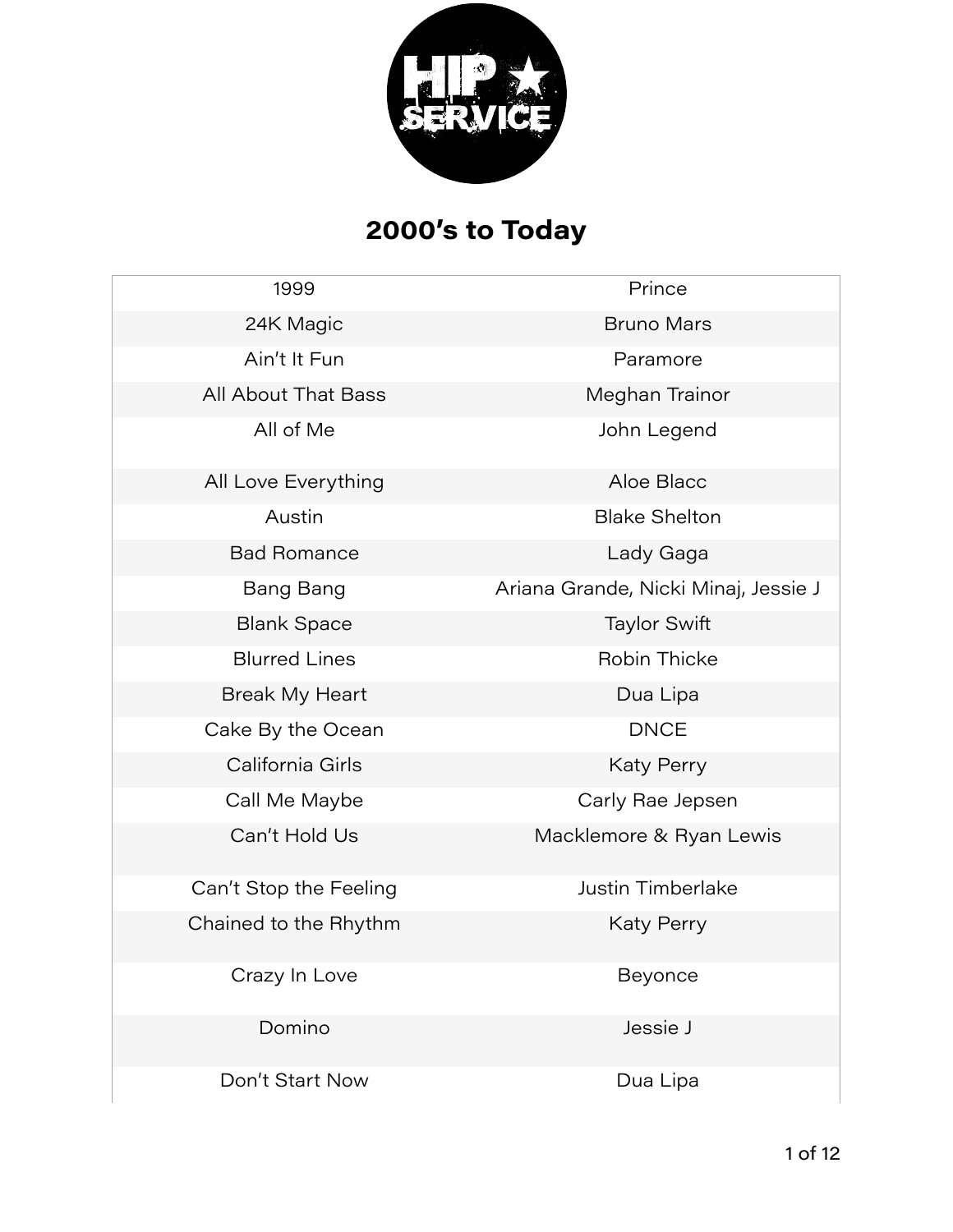Feel This Moment **Pitbull ft Christina A** Finesse (Remix) Bruno Mars & Cardi B Firework **Katy Perry** Katy Perry First Day of My Life Bright Eyes Forget You **CeeLo Green** Get Lucky **Daft Punk** Glad You Exist **Dan + Shay** Happy **Pharrell Williams** Havana Camila Cabello Here For the Party **Gretchen Wilson** Hey Ya! CutKast Higher Love **Kygo, Whitney Houston** Ho Hey Lumineers Hot In Here Nelly How Deep Is Your Love Calvin Harris I Feel It Coming The Weeknd ft Daft Punk If I Can't Have You **Shawn Mendes** If I Ain't Got You **Alicia Keys** I Can't Feel My Face The Weekend I Got a Feeling Black Eyed Peas Jealous **Nick Jonas** Just Dance **Lady Gaga** Just Like Heaven **The Cure** Latch **Sam Smith** Leave the Door Open **Bruno Mars** Lets Do It Again **J** Boog

Feels **Calvin Harris, Pharrell Williams**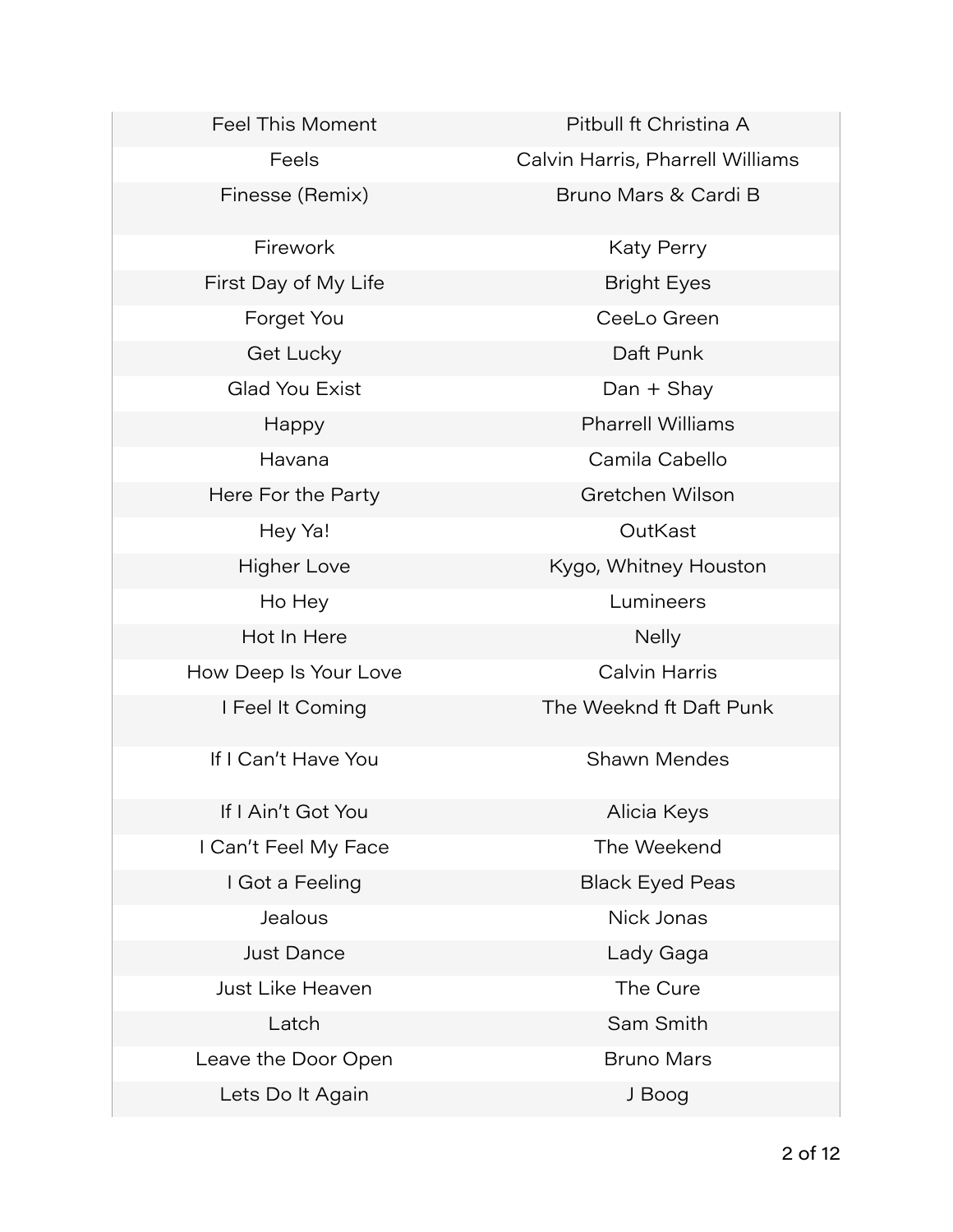Lets Get It Started Black Eyed Peas

Levitating **Dua Lipa** 

Like I'm Gonna Lose You **Meghan Trainor** 

Love on Top **Beyonce** 

Love Song **Adele** Adele

Locked Out Of Heaven **Bruno Mars** 

Marry Me Train

Million Reasons Lady Gaga

Moves Like Jagger Maroon 5

Mr. Brightside The Killers

One and Only **Adele** Adele

Only Girl in the World **Rihanna** 

Party Rock Anthem **LMFAO** 

Please Don't Stop the Music **Rihanna** 

Raise Your Glass **Pink** 

Rolling in the Deep Adele

Runaway Baby **Bruno Mars** Bruno Mars

Lips Are Movin **Meghan Trainor** 

Lovestoned Justin Timberlake

Make Me Feel **Access 10 Make Monae** 

My Type Saint Motel

New Rules **Dua Lipa** 

Perfect **Ed Sheeran & Beyonce** 

Rain On Me Lady Gaga/Ariana Grande

River **River Executes Leon Bridges** 

Rock Your Body **Access 10 Figure 10** Justin Timberlake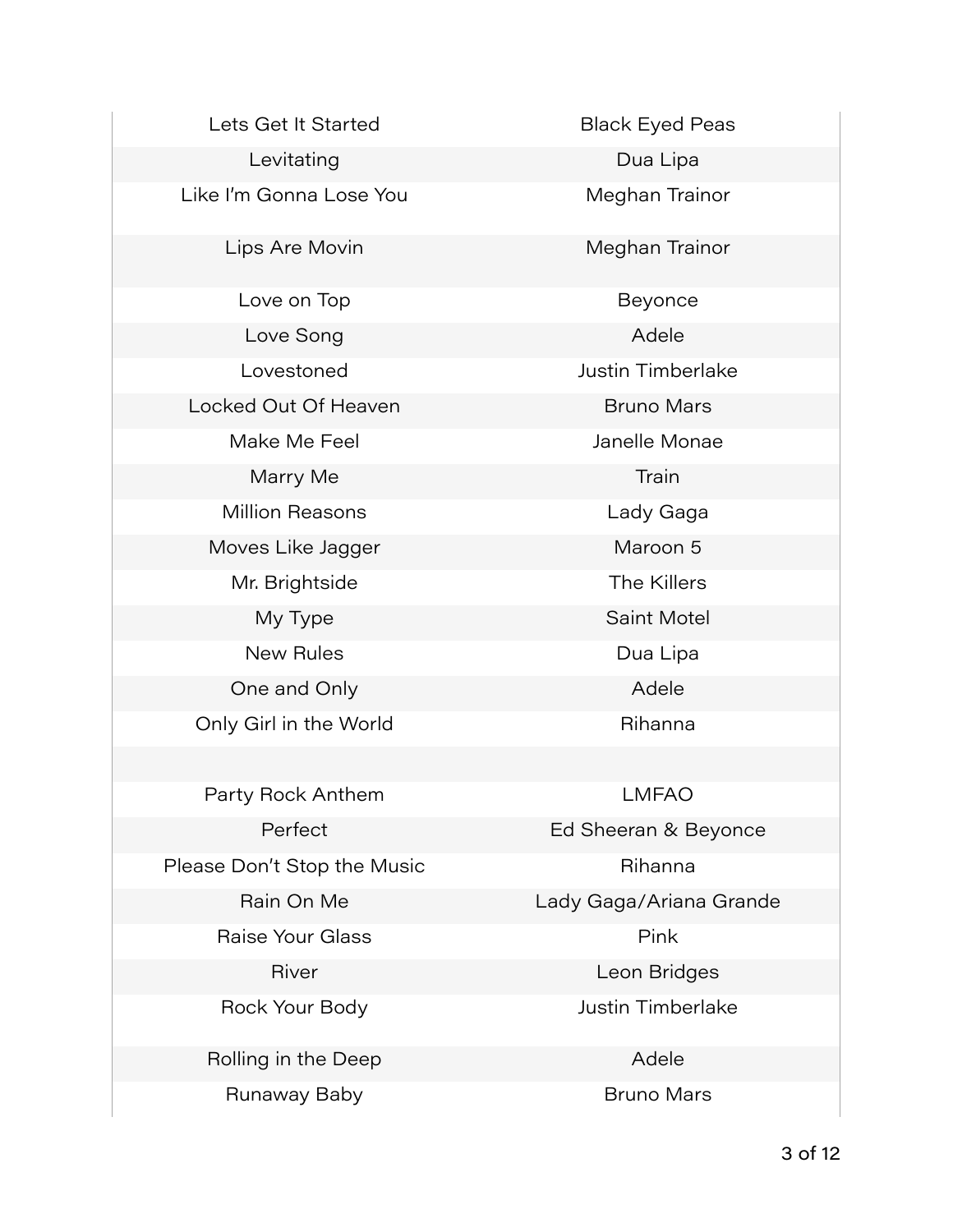| Sexyback               | <b>Justin Timberlake</b>  |
|------------------------|---------------------------|
| Shake It Off           | <b>Taylor Swift</b>       |
| Shallow                | Lady Gaga                 |
| Shape Of You           | <b>Ed Sheeran</b>         |
| Single Ladies          | Beyonce                   |
| Shut Up and Dance      | Walk the Moon             |
| Sorry                  | <b>Justin Bieber</b>      |
| <b>Stereo Hearts</b>   | Gym Class Heroes          |
| Sugar                  | Maroon 5                  |
| Sunday Candy           | Chance the Rapper         |
| Suit and Tie           | <b>Justin Timberlake</b>  |
| Tennessee Whiskey      | Chris Stapleton           |
| The Middle             | Zedd, Maren Morris & Grey |
| Thinking Out Loud      | <b>Ed Sheeran</b>         |
| This Love              | Maroon 5                  |
| This Must Be the Place | Lumineers                 |
| Timber                 | Pitbull ft. Ke\$ha        |
| <b>Tik Tok</b>         | Ke\$ha                    |
| Treasure               | <b>Bruno Mars</b>         |
| Uptown Funk            | <b>Bruno Mars</b>         |
| Valerie                | Amy Winehouse             |
| Wagon Wheel            | Darius Rucker             |
| Wake Me Up             | Avicii                    |
| When It Rains It Pours | Luke Combs                |
| XO                     | Beyonce                   |
| Yeah                   | Usher                     |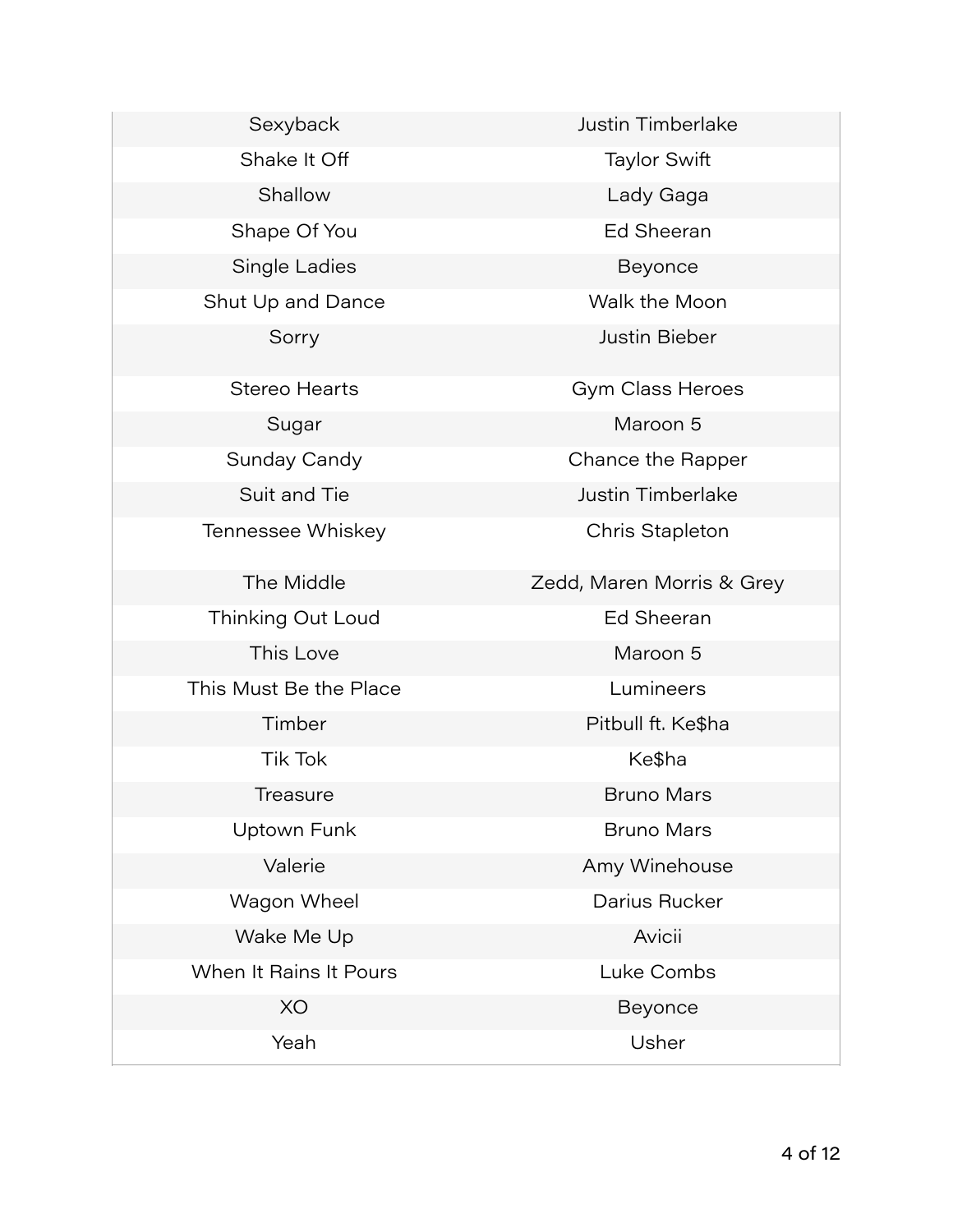### **90's**

| California Love                                            | 2Pac                   |
|------------------------------------------------------------|------------------------|
| Everybody (Backstreet's Back)                              | <b>Backstreet Boys</b> |
| Gettin' Jiggy Wit It                                       | Will Smith             |
| I Saw the Sign                                             | Ace of Base            |
| I Need To Know                                             | Marc Anthony           |
| Jump Around                                                | House of Pain          |
| Lets Get Loud                                              | Jennifer Lopez         |
| Life Is a Highway                                          | <b>Rascal Flatts</b>   |
| Livin' La Vida Loca                                        | <b>Ricky Martin</b>    |
| My Lovin'(Never Gonna Get It)                              | En Vogue               |
| My Perogative                                              | Bobby Brown            |
| My Wish                                                    | <b>Rascal Flatts</b>   |
| Shoop                                                      | Salt-N-Pepa            |
| Smooth                                                     | Santana                |
| Spice Girls Medley: Stop - Spice Up<br>Your Life - Wannabe | Spice Girls            |
| This Is How We Do It                                       | Montell Jordan         |
| <b>Tweezer Reprise</b>                                     | Phish                  |
| Your Love                                                  | Keb Mo                 |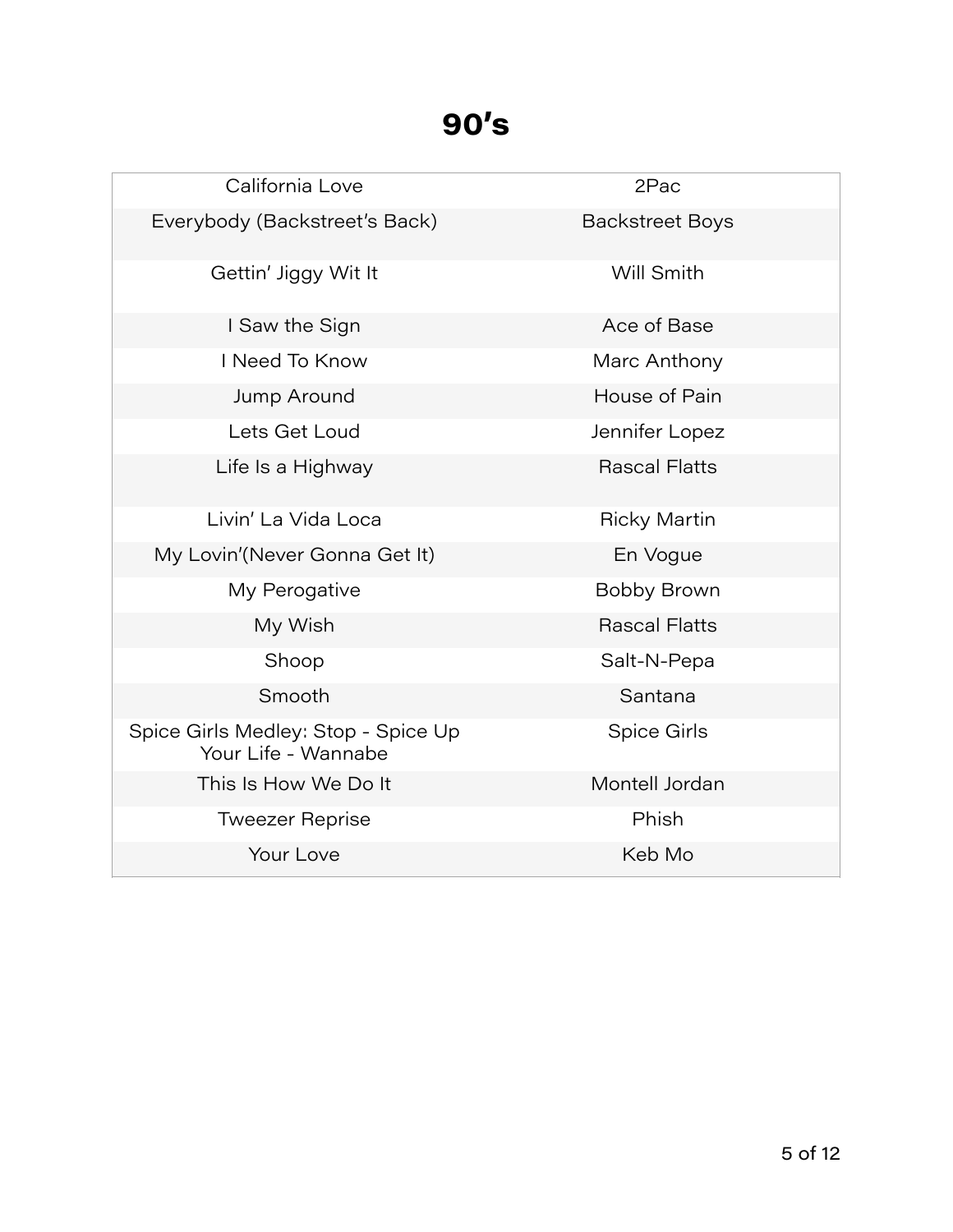### **80's**

| <b>Bad Girls</b>                                                                    | Donna Summer           |
|-------------------------------------------------------------------------------------|------------------------|
| Call Me Al                                                                          | Paul Simon             |
| Celebration                                                                         | Kool & the Gang        |
| Don't Stop Believin'                                                                | Journey                |
| Don't Stop 'Till You Get Enough                                                     | MJ                     |
| Everywhere                                                                          | Fleetwood Mac          |
| Gimme Some Lovin'                                                                   | <b>Blues Brothers</b>  |
| Give It To Me Baby                                                                  | <b>Rick James</b>      |
| I'm So Excited                                                                      | The Pointer Sisters    |
| I Wanna Dance with Somebody                                                         | <b>Whitney Houston</b> |
| <b>Kiss</b>                                                                         | Prince                 |
| Lets Go Crazy                                                                       | Prince                 |
|                                                                                     |                        |
| Let's Groove                                                                        | Earth, Wind, and Fire  |
| Livin' On A Prayer                                                                  | Bon Jovi               |
| Love Shack                                                                          | $B-52's$               |
| Madonna Medley - Holiday / Into The<br>Groove / Express Yourself / Like a<br>Prayer | Madonna                |
| Never Too Much                                                                      | <b>Luther Vandross</b> |
| <b>PYT</b>                                                                          | Michael Jackson        |
| Ribbon in the Sky                                                                   | Stevie Wonder          |
| Start Me Up                                                                         | <b>Rolling Stones</b>  |
| <b>Super Freak</b>                                                                  | <b>Rick James</b>      |
| Superstition                                                                        | Stevie Wonder          |
| Sweet Child of Mine (Acoustic)                                                      | Guns N' Roses          |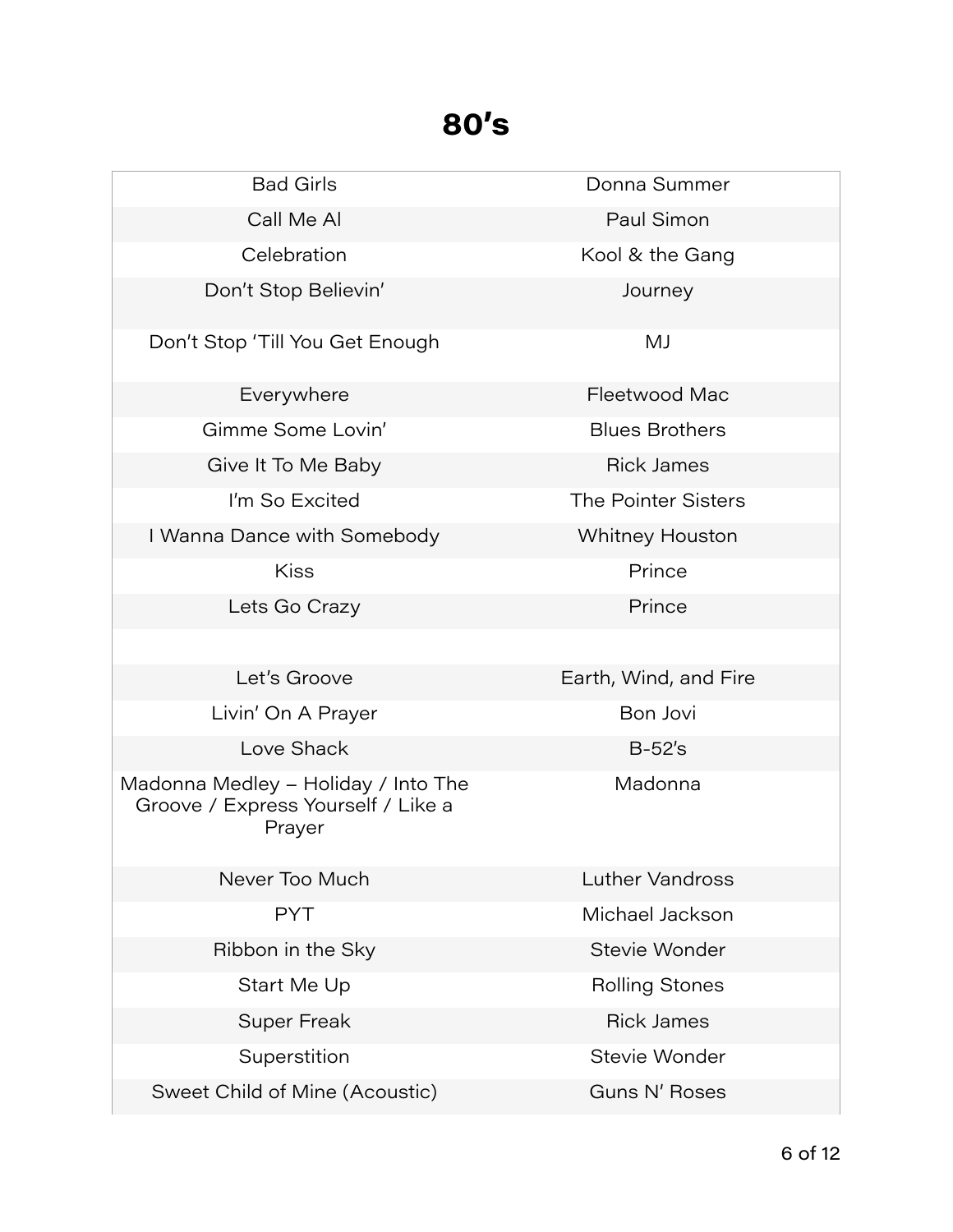| Thriller                    | Michael Jackson     |
|-----------------------------|---------------------|
| <b>Walking On Sunshine</b>  | Katrina & the Waves |
| Wanna Be Startin' Somethin' | Michael Jackson     |
| White Wedding               | Billy Idol          |
| Word Up                     | Cameo               |
| You Got It                  | Roy Orbison         |
| You Shook Me All Night Long | AC/DC               |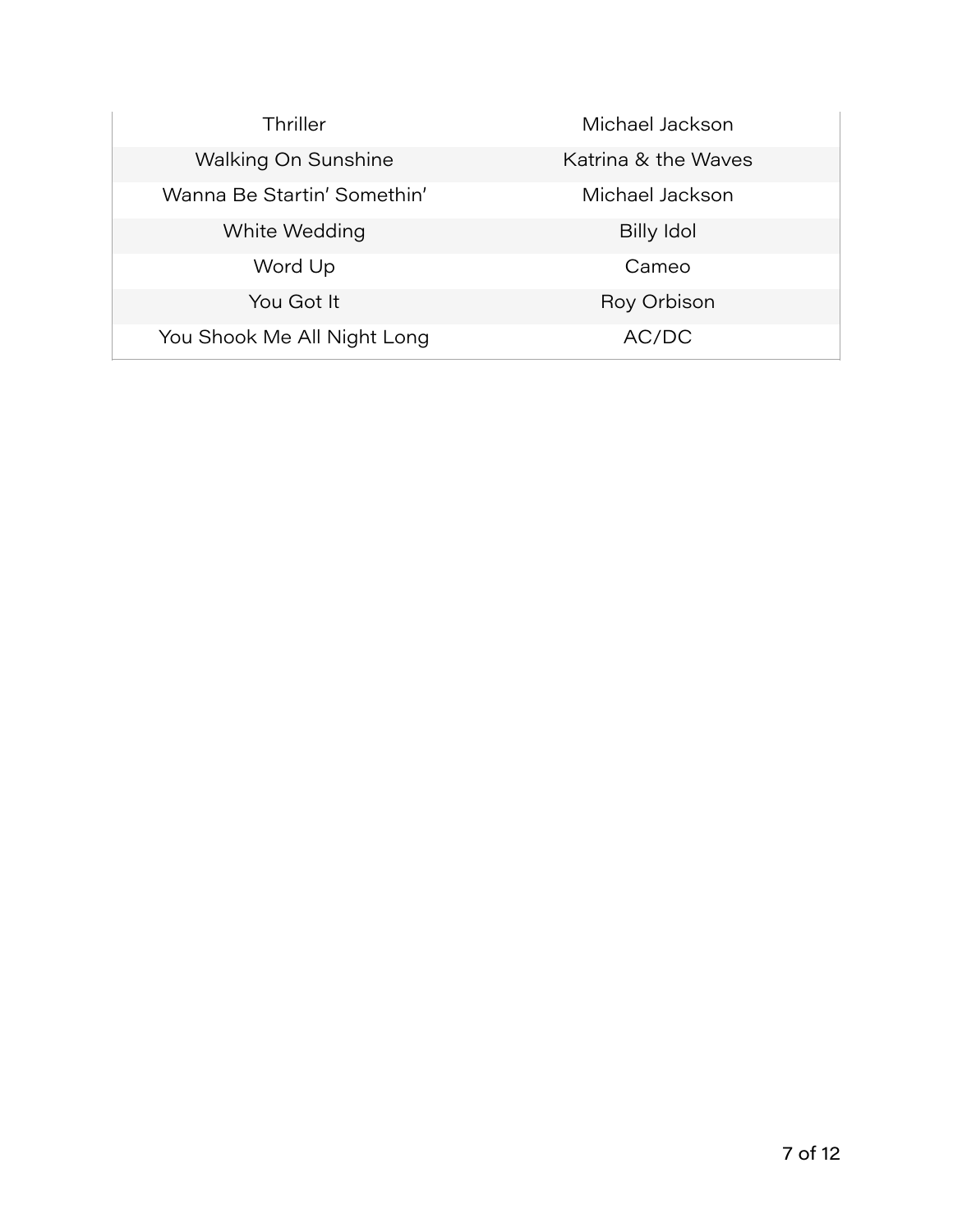# **70's**

| 10th Avenue Freeze Out        | <b>Bruce Springsteen</b>    |
|-------------------------------|-----------------------------|
| American Girl                 | Tom Petty                   |
| Blame It On the Boogie        | Jackson 5                   |
| Breakdown                     | Tom Petty                   |
| Boogie Oogie                  | Taste of Honey              |
| <b>Brick House</b>            | Commodores                  |
| Can't Get Enough of Your Love | <b>Barry White</b>          |
| Car Wash                      | Rose Royce                  |
| Dancing Queen                 | <b>ABBA</b>                 |
| Fire                          | <b>Ohio Players</b>         |
| Forever Young                 | Bob Dylan                   |
| Get Down Tonight              | <b>KC and Sunshine Band</b> |
| Good Times                    | Chic                        |
| Got To Be Real                | Cheryl Lynn                 |
| I Wish                        | Stevie Wonder               |
| I Wanna Be Your Lover         | Prince                      |
| I Will Survive                | Gloria Gaynor               |
| Just the Way You Are          | <b>Billy Joel</b>           |
| Lets Stay Together            | Al Green                    |
| Love Rollercoaster            | Ohio Players                |
| Night Fever                   | <b>Bee Gees</b>             |
| One Way or Another            | <b>Blondie</b>              |
| Oye Como Va                   | Santana                     |
| Piano Man                     | <b>Billy Joel</b>           |
| Pick Up The Pieces            | Average White Band          |
| Play That Funky Music         | Wild Cherry                 |
|                               |                             |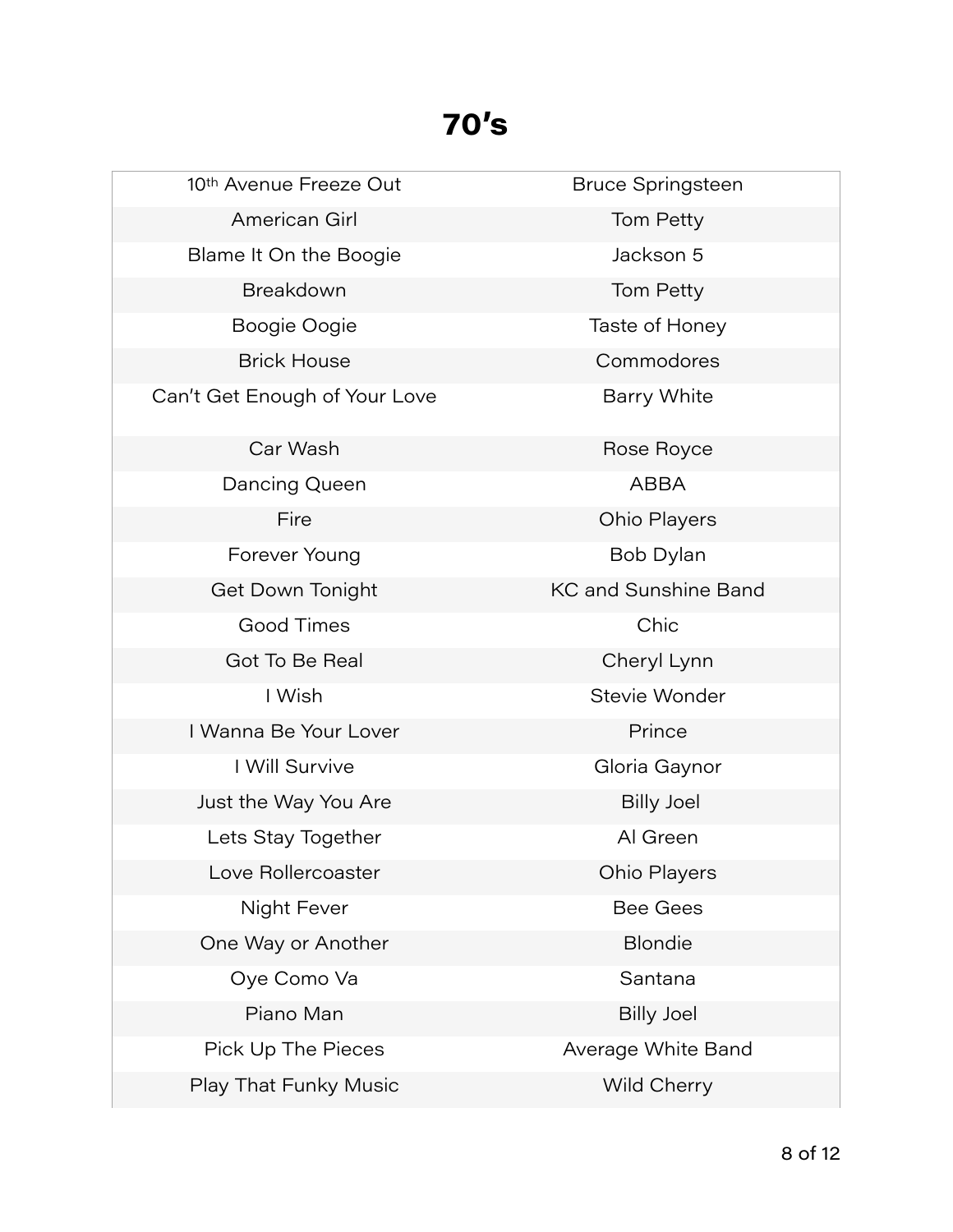| Proud Mary                              | <b>Tina Turner</b>           |
|-----------------------------------------|------------------------------|
| September                               | Earth, Wind, and Fire        |
| Shake Your Body Down                    | Jackson 5                    |
| Simple Man                              | Lynyrd Skynyrd               |
| Stayin' Alive                           | <b>Bee Gees</b>              |
| Stir It Up                              | <b>Bob Marley</b>            |
| Sweet Home Alabama / All Summer<br>Long | Lynyrd Skynyrd / Kid Rock    |
| Sweet Thing                             | Chaka Khan                   |
| Tell Me Something Good                  | Chaka Khan                   |
| That's the Way                          | <b>KC and Sunshine Band</b>  |
| Time of My Life                         | Bill Medley, Jennifer Warnes |
| Walk this Way                           | Aerosmith                    |
| We Are Family                           | Sister Sledge                |
| What Is Hip                             | <b>Tower of Power</b>        |
| Working Day & Night                     | Michael Jackson              |
| You Sexy Thing                          | <b>Hot Chocolate</b>         |
| You Are the Sunshine Of My Life         | Stevie Wonder                |
| Your Song                               | Elton John                   |

**Contract Contract**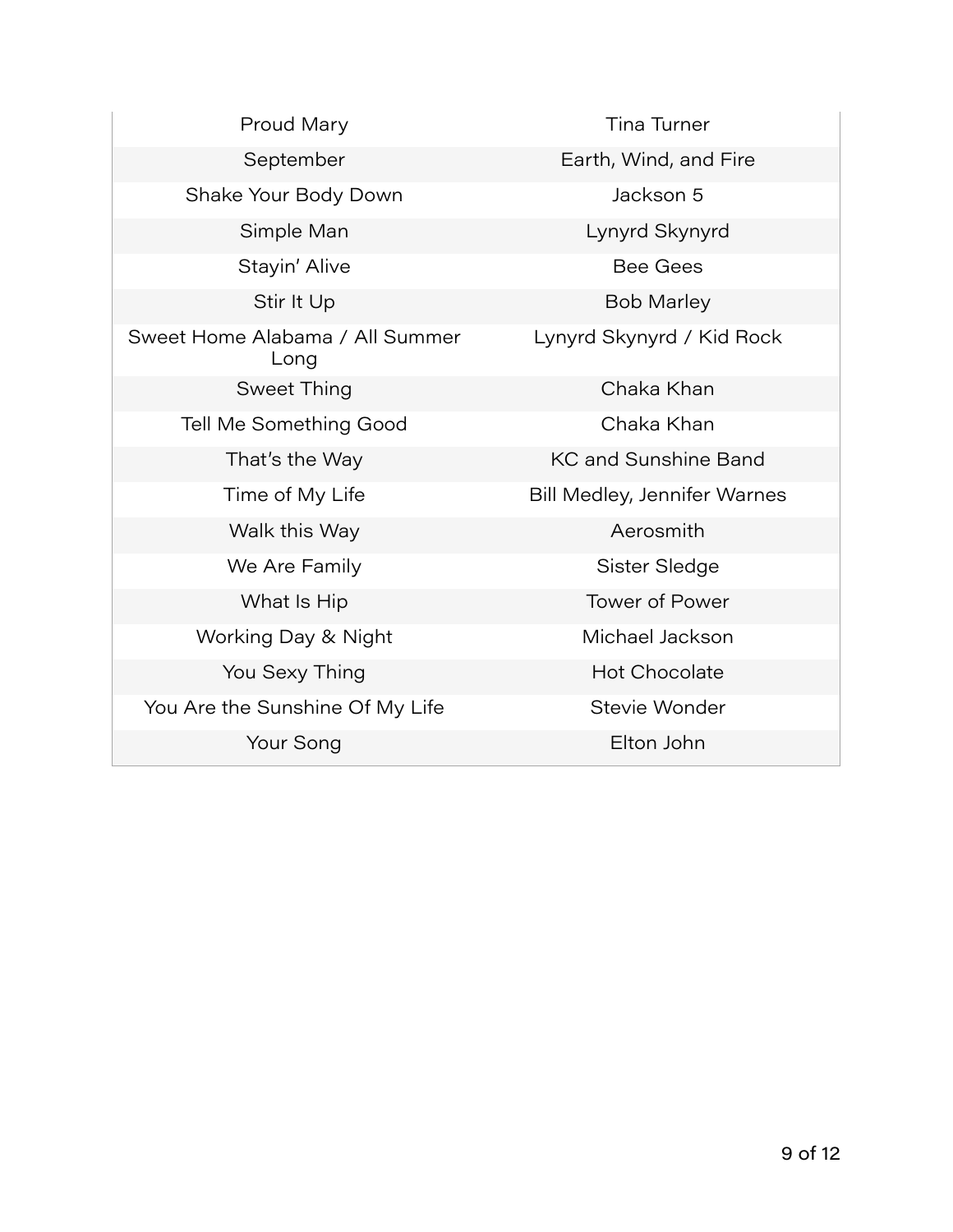### **Classic Hits and Wedding Favorites**

| Ain't No Mountain High Enough | Marvin Gaye and Tammi Terrell |
|-------------------------------|-------------------------------|
| A Thousand Years              | Christina Perri               |
| At Last                       | Etta James                    |
| Beyond                        | Leon Bridges                  |
| Bring It On Home              | Sam Cooke                     |
| Brown Eyed Girl               | Van Morrison                  |
| <b>Butterfly Kisses</b>       | <b>Bob Carlisle</b>           |
| Can't Take My Eyes Off You    | Frankie Valli                 |
| Chain of Fools                | Aretha Franklin               |
| Cinema                        | Benny Benassi (acoustic)      |
| <b>Cold Sweat</b>             | James Brown                   |
| Come Away With Me             | Norah Jones                   |
| Coming Home                   | Leon Bridges                  |
| Crazy Love                    | Van Morrison                  |
| Days Like This                | Van Morrison                  |
| Domino                        | Van Morrison                  |
| Don't Know Why                | Nora Jones                    |
| Everything                    | Michael Buble'                |
| Fly Me to the Moon            | Frank Sinatra                 |
| For Once In My Life           | Stevie Wonder                 |
| Higher and Higher             | Jackie Wilson                 |
| Hold On I'm Coming            | Sam & Dave                    |
| Honky Tonk Woman              | <b>Rolling Stones</b>         |
| Hooked on a Feeling           | <b>Blue Swede</b>             |
| Hound Dog                     | <b>Elvis</b>                  |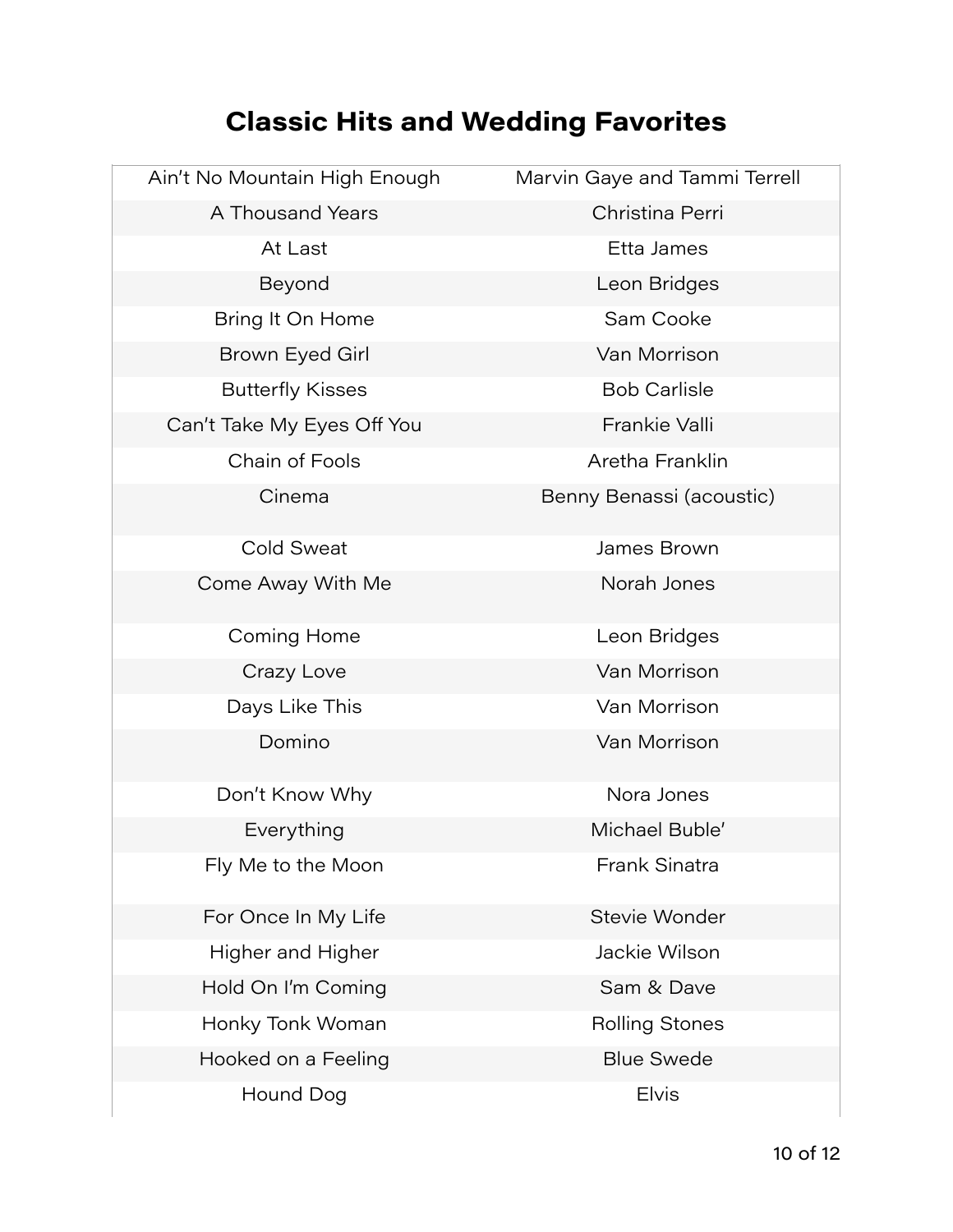How Sweet It Is **Access 12 Manual Manual American** James Taylor Into the Mystic **Van Morrison** In My Life **Beatles** Isn't She Lovely **Stevie Wonder** I Feel Good James Brown I Heard It Through the Grapevine Marvin Gaye I Hope You Dance Lee Ann Womack I Left My Heart in SF Tony Bennett **I Loved Her First Next Alleger Accord Heartland** I Want You Back **I Want You Back I Want You Back I Want I Want I Want I Want I Want I Want I Want I Want I Want I** Jump Jive & Wail Brian Setzer La Vie en Rose **Louis Armstrong** Lets Get it On **Marvin Gaye** L-O-V-E Nat King Cole Love & Happiness Al Green Midnight Hour **Wilson Pickett** Moondance Van Morrison Mustang Sally **Wilson Pickett** My Funny Valentine **Ella Fitzgerald** My Girl The Temptations New York, New York **Frank Sinatra** Pump It Up **Elvis Costello** Respect **Aretha Franklin** Shout **Isley Brothers** Sittin' On the Dock Cities Otis Redding

Soul Man Soul Man Sam & Dave